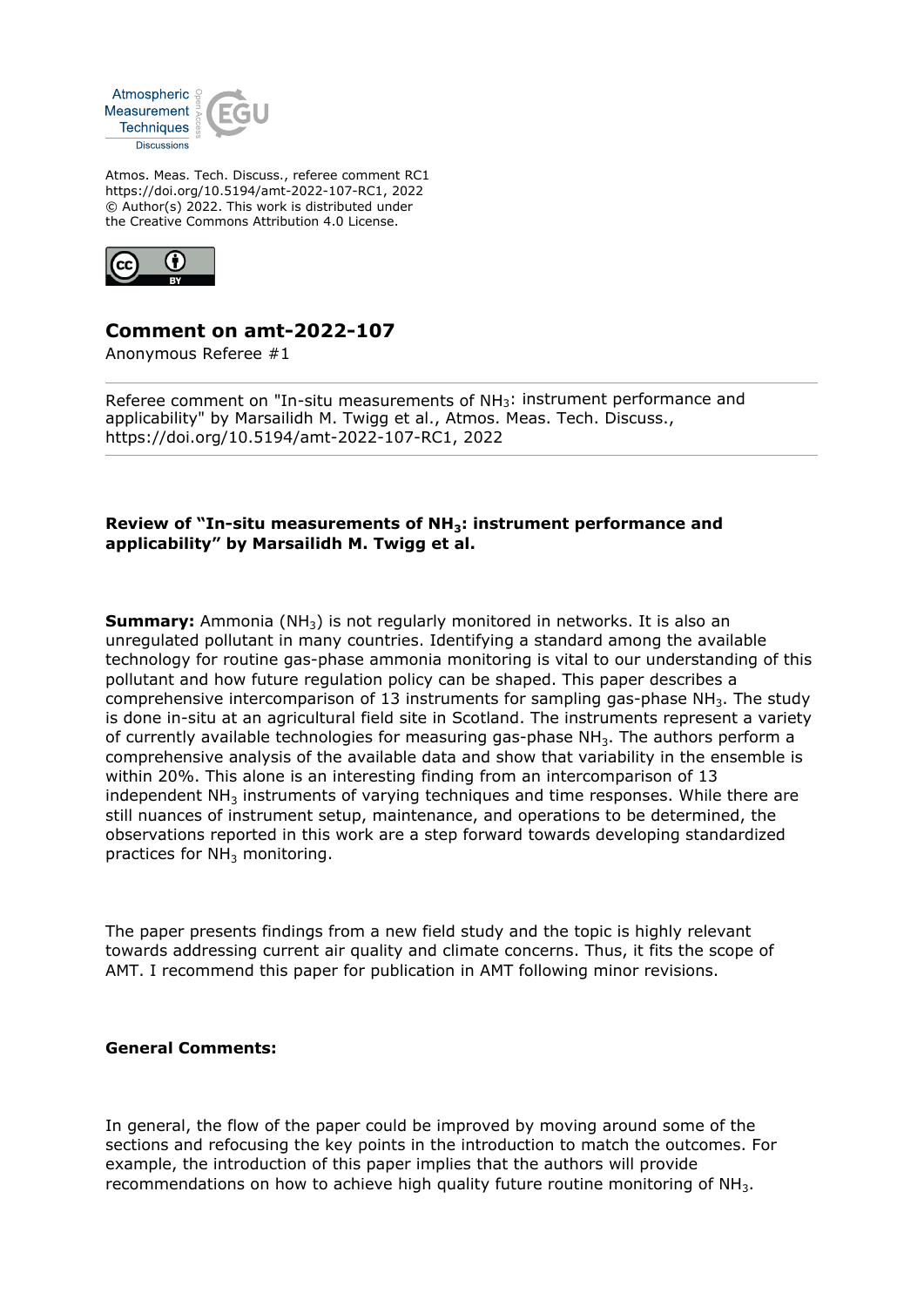However, the conclusions do not provide specific recommendations for what the optimal inlet setup and operating/maintenance procedures could be for a monitoring site. In contrast, a key conclusion of this work that is not identified earlier in the paper is that the variability in the ensemble of 13 instruments is within 20%. Such a tight cluster of  $NH<sub>3</sub>$ measurements from 13 independent instruments actually seems pretty good, especially considering that gas-phase  $NH<sub>3</sub>$  can be challenging to measure. It would help to contextualized this finding better in the text in terms of what this could mean for monitoring networks comprised of a few types of  $NH<sub>3</sub>$  instrument techniques.

There are some very detailed instrument descriptions in the methods section and some that are rather vague. It would be helpful to include a similar level of detail for all instruments, especially in cases where references are not available. Please also clarify the purpose and design of the experiments using identical instruments with different inlets earlier in the paper. This is an important factor in the final recommendation, but there is little information leading up to these results to prepare the reader to understand these findings.

Please include more context in the methods section about how the calibration sources were used in these experiments and what instruments they were used with. Were these calibrations only applied in the field, or were instruments calibrated individually in a laboratory before/after the field experiment? Please clarify in the text. It could also help the flow of the paper to move up "Section 3.9 Ammonia calibration system" to between Sections 3.2 and 3.3.

Zeros were routinely performed for the QCLAS, but what about the other instruments? Were span calibrations also performed? Are zeros and span calibrations stable over time? Were corrections associated with these zeros and spans applied to the data prior to analysis in Section 3? Please clarify in the text.

Instruments were in the field from 22 Aug to 2 Sept. Is there a reason that only 23 Aug and 29 Aug is used for the intercomparison study and not the full period? There are inconsistences in the dates in several places throughout. For example, Figures 8 and 9 and Table 4 suggests a start date of 22 Aug instead of 23 Aug. There are also inconsistencies in the dates in some of the figure captions and table headers in the SI.

A major concern for Section 3 is that the bulk of the analysis relies on comparing each instrument to an ensemble median rather than a true, validated reference (e.g., Figures 8 and 9). While this might be the best approach for this case study, it should be specified in the text that the median is not an independent variable (i.e., it is by definition driven by the range of observed values from the different instruments). If the ensemble median is not independent, then the correlation analysis might be better described using 2-sided linear least squares fits (aka. orthogonal distance regression). See additional specific comments below.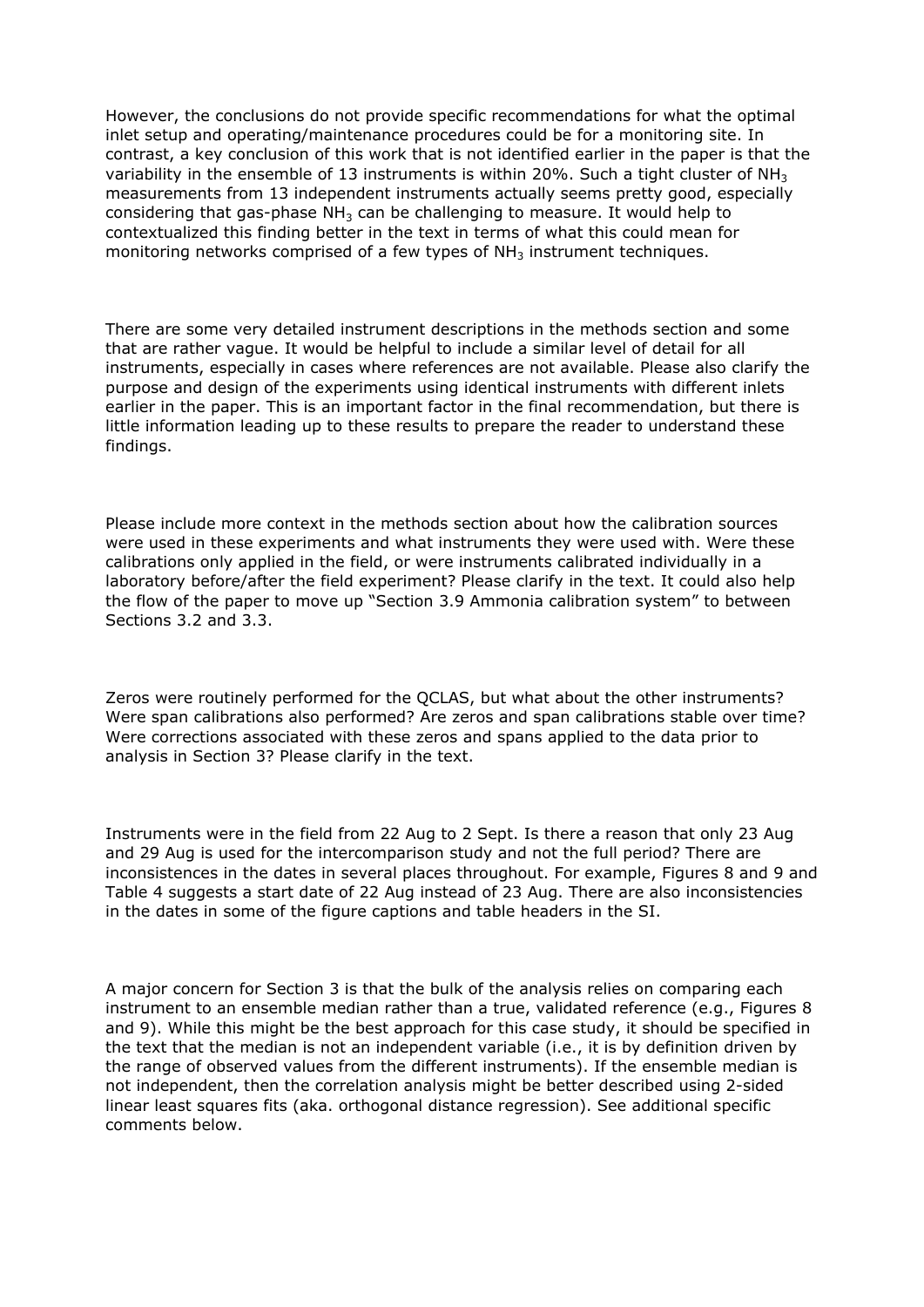## **Specific Comments:**

Title: Could the title be more specific to the experiments and findings? Maybe something like "Exploring best practices for gas-phase  $NH<sub>3</sub>$  monitoring: An in-situ comparison of 13 instruments in Southeast Scotland".

Abstract: The Abstract could be streamlined a bit by relocating some of the context to the Introduction. It could also be added that  $NH<sub>3</sub>$  is an unregulated pollutant in many countries. Listing each instrument make and model could be solely addressed in the methods section.

P3, L15. Flip phrase to read as "not all  $NH<sub>3</sub>$  is captured"

P3, L35. There are many similarities between this work and a prior report by von Bobrutzki et al., 2010, which is referenced several times throughout this work. From the text it seems that the main advantages of this intercomparison are the addition of newer instruments/technology and the evaluation of traceable gas standards. Are there other advancements in this work in terms of the experiment objectives, experiment design, and application of lessons learned from von Bobrutzki? For example, this work uses pairs of identical instruments outfitted with different inlets to characterize artefacts due to the setup itself. This is a unique feature of this experiment that ought to be clearly outlined as a focus of this paper in the intro. The experiments related to this comparison and any additional setup should be clearly described in the methods section.

Figure 1. This is a nice photo of the field site. It gives a lot of perspective for the experiments. It would help to add a wind rose or an arrow to show the predominant wind direction during the study period.

Table 1 is missing accuracy, precision, and range information for the miniDOAS #1 - add symbols like n/a or (-) unknown. The LGR #1 and LGR #2 response times look to be flipped. The LGR#2 with the higher flow rate should have a faster response time of  $1 \text{ s}$ . There are 13 instruments compared in this study, yet there are 15 rows in the table. Should the OGS and the ALPHA sensors be separated from this table or distinguished in some way. Maybe this is simply fixed with a footnote to clarify the usage of the OGS and ALPHA samplers. It would also be helpful to further explain the dependency of the Picarro#2 and the OGS in a footnote in the table. Further, the acronym OGS has not been defined yet in the manuscript.

Table 2. Add another row to specify if the inlet components are heated or not. For instruments that do have heated inlets, at what temperature are they maintained? For consistency, change "N" to "No" for the AiRRmonia#1 filter. Is "diameter" meant to be the inner diameter of the tubing or the nominal outer diameter? The i.d. of the tubing will be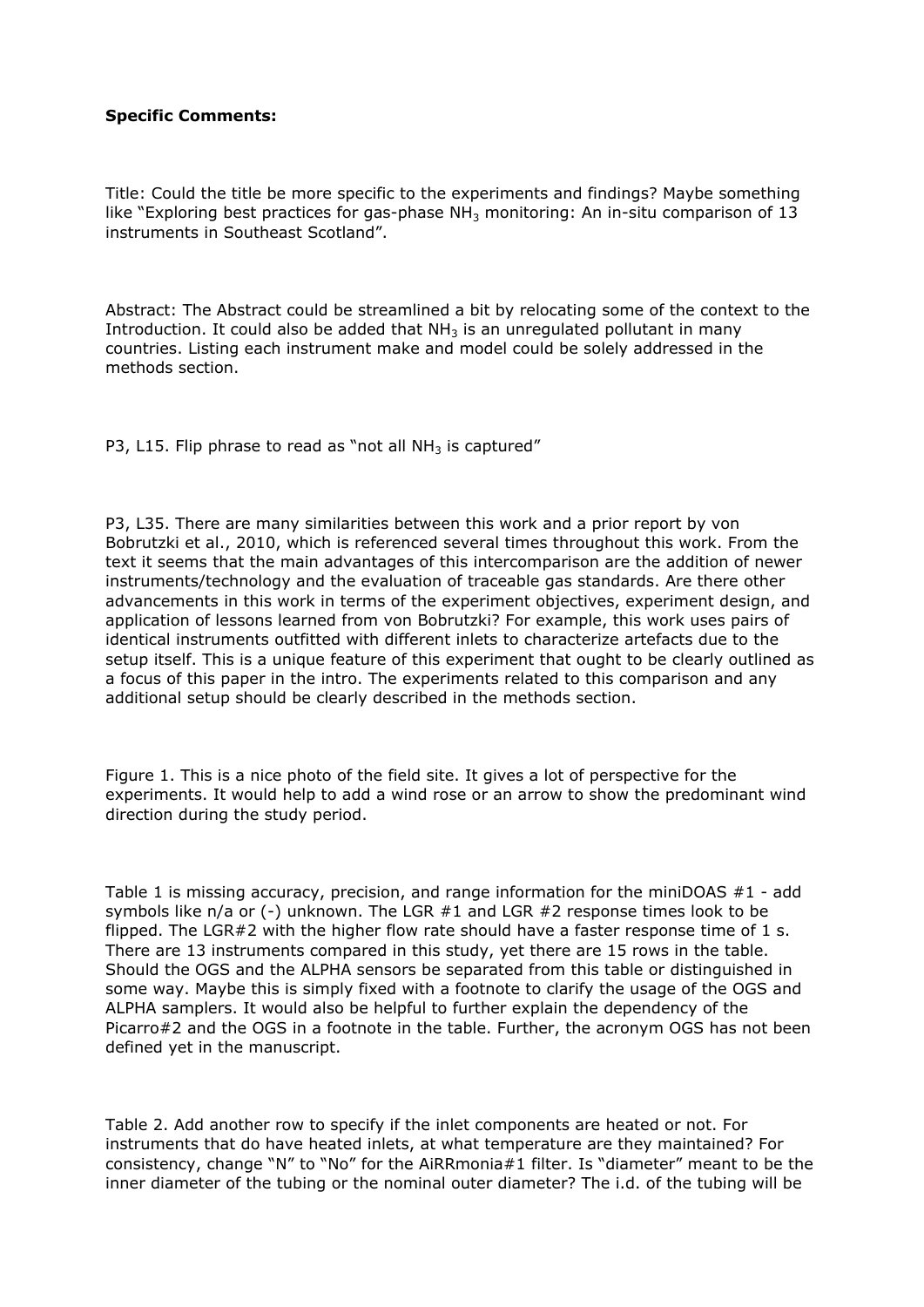the most relevant for your residence time calculations, so that could be the better parameter to include in this table. In either case, please clarify.

Is there a reason that the manifold inlet and manifold itself are made from different materials? Is there any research on how NH<sub>3</sub> sticks to uncoated Pyrex surfaces?

I find it interesting that all of the instruments on the common inlet use a filter. Was that planned?

Some additional explanation of the parameters for the unique inlet system associated with the QCLAS are likely needed in Table 2 and Section 2.2.3. This instrument setup is unique in that it uses a heated inertial inlet with a critical orifice to separate particles from the airstream. It also requires a rather large capacity scroll pump to create a sample flow rate of 13 l min<sup>-1</sup>. It is also important to distinguish the size of the critical orifice ( $\sim$ 1 mm) located inside the inertial inlet compared to the size of the tubing (typically 3/8" o.d., 1/4" i.d.).

P8, L9: How often are the passive ALPHA samplers collected and analyzed? Please include this information in the description in the methods section.

P8, L34: It isn't clear here why the correction was not included. I think this is explained later in section 2.3.1. It would help to add a reference here to the explaination in the later section.

P8, L37. I suggest moving the last sentence of this paragraph to Section 2.3.1 where the OGS is described. This information gets lost here and is better served in the other section.

P9, L16: Background subtraction from routinely measured zeros seems to be another unique feature of this instrument's operations. Were any other instruments routinely zeroed throughout the measurement campaign? It seems like this would be a fairly important step for all instruments to accurately report  $NH<sub>3</sub>$  mixing ratios. It is also interesting that  $N_2$  was used for the zeros instead of zero air. While using  $N_2$  should not impact a zero calibration, a prior study showed that span calibrations on top of  $N_2$ compared to zero air produced a spectroscopic artefact up to 10% (Pollack et al., 2019; https://amt.copernicus.org/articles/12/3717/2019/).

Section 2.3.1: What wavelength does the OGS operate at? What is the uncertainty of the absorption cross section (or line strength) at this wavelength? How does this impact the overall uncertainty of the OGS calibration system?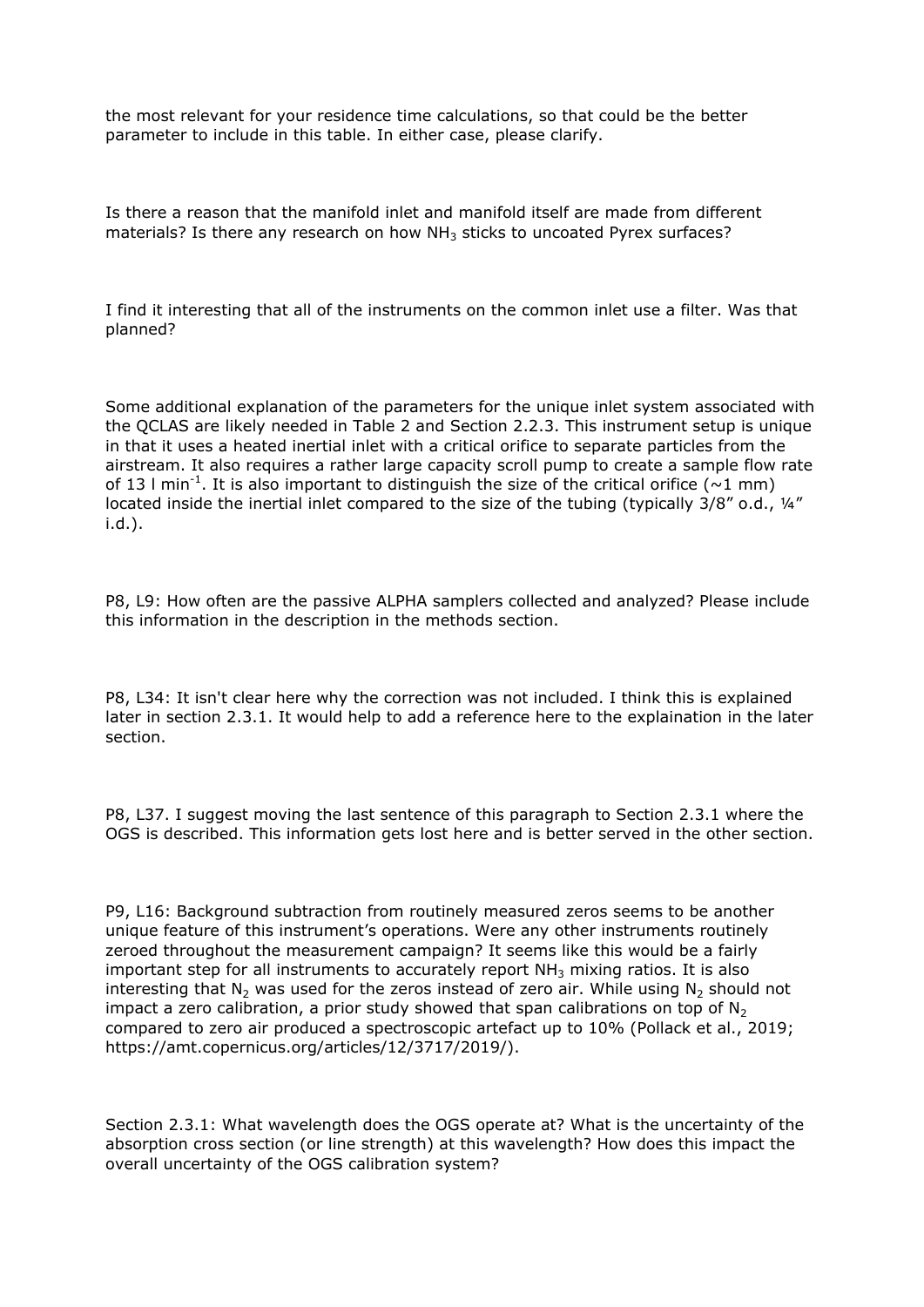P11, L36: "associated with long stabilization times"

Section 2.3.2: Please specify the carrier gas used. N2 versus air can have different effects on NH<sub>3</sub> permeation devices and spectroscopic artefacts.

Figure 2. Please add something (e.g., shaded bar, horizontal arrow, red dashed lines) to indicate the period of data used for the instrument intercomparison (which I think is 23 Aug to 29 Aug). Is there a reason that the remaining data in the timeseries up to 02 September was not included in the intercomparison?

Figures 3 and 5 make me wonder how the instruments were time aligned prior to correlation analysis. Were inlet delays account for prior to averaging to 1 hour? Please clarify in the text.

Figure S2. This is an interesting figure. It seems as if there was less atmospheric stability during the intercomparison period, yet much larger stability during the period immediately after the study period (29 Aug thru 2 Sept). How do the instruments compare during the more stable period? Are there any observable differences? This would be an interesting comparison to add to this study that would be within the scope of this study. Also, there is a typo in the caption; the date range should be from 22/08/2016 to 03/09/2016.

Figure 4 could be moved to the SI if you feel this paper is too lengthy.

Section 3.4: Can you comment on the effects of a heated vs. unheated inlet? See Ellis et al., 2010 for reference. Some additional comments about the utility of a heated inertial inlet for filter less separation of particles could be included here.

Section 3.3: Does the ensemble median include LGR#1? If yes, how does the ensemble median and related statics change if this measurement is excluded?

Figure 6. Change CV limit to 20% in caption to be consistent with figure and discussion text.

P18, L13: Is the response time truly different under ambient conditions? Without the same level of fine structure in Figure 7b as in Figure 7a, it is difficult to accept the levels of smoothing applied to the DOAS under ambient conditions to match the profiles of the AiRRmonia and Picarro instruments. Can you include another trace in 7b to show the DOAS signal with the same level of smoothing as in 7a? This would help highlight whether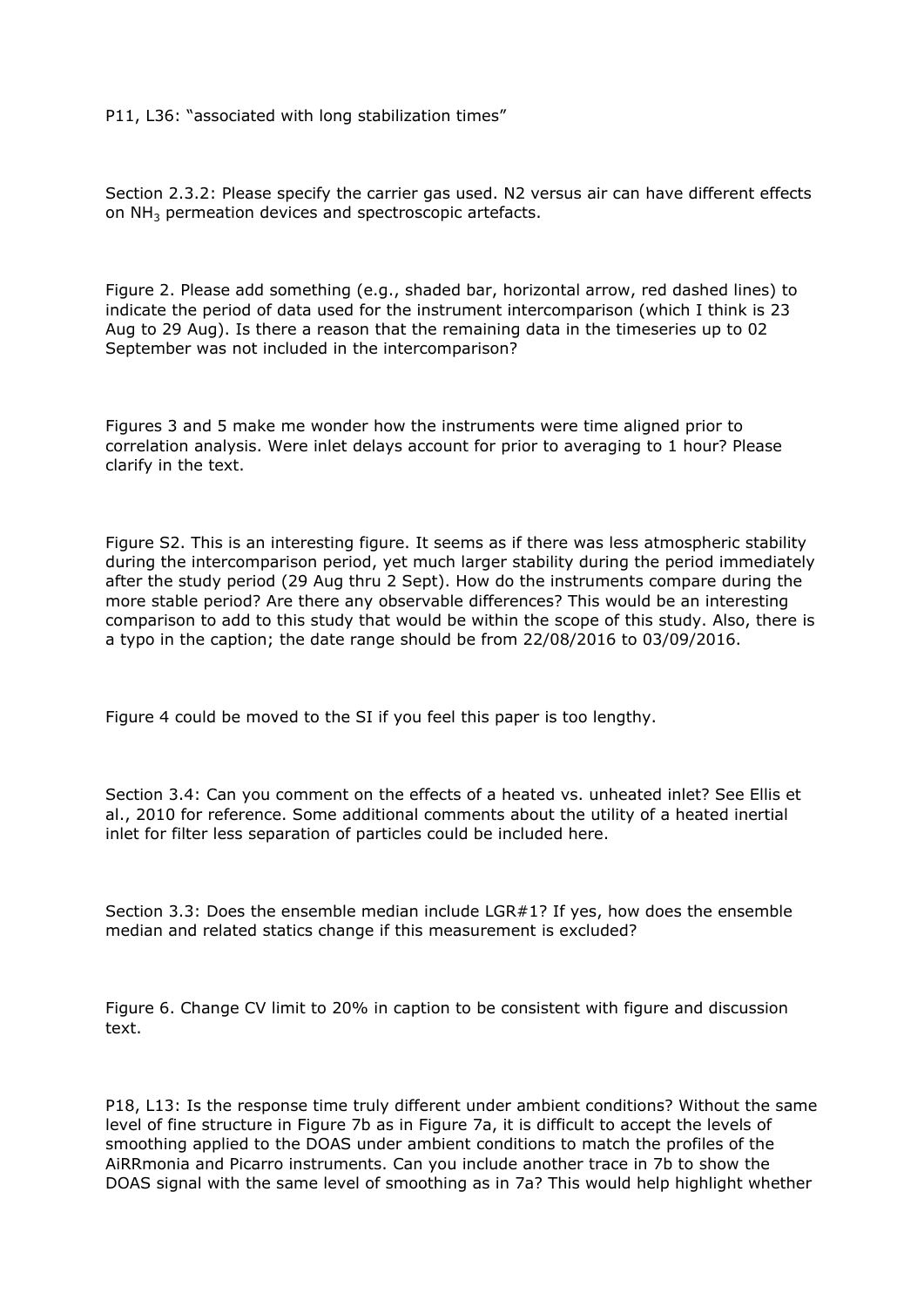additional smoothing of the DOAS is indeed needed to match the features of the AiRRmonia and Picarro instruments under ambient conditions.

Figure 8. The met filter looks like it could have induced some bias in some of the fits. The met filter was applied to eliminate low wind speed and unstable conditions that could have led to inhomogeneity between the inlets at the field site. But didn't the ALPHA samplers indicate that there was homogeneity during the study period? What do the fits look like without the met filter? At a minimum, you should comment in the text about any differences in fits with and without the met filter applied.

Section 3.6: What would you consider to be a reasonable deviation from 1 for the slopes? How does this compare to the deviation in the ensemble or with the reported measurements uncertainties in Table 1? For example, if the spread around the ensemble median is 20%, would slopes ranging from 0.80 to 1.20 be considered good?

It would also be interesting to see how the fast instruments compare with an ensemble average of only the fast instruments (like on a 1 min average timescale). Was this something you tested? Can you comment on whether the results would be different?

Data in Figures 8 and 9 are split into  $NH_3 > 10$  ppb and  $NH_3 < 10$  ppb. This was done to be able to best compare the  $NH_3 < 10$  ppb data with the findings in von Bobrutzki. Please include additional discussion of how this work compared with the findings in the prior work. Does separating the data points by  $NH<sub>3</sub>$  mixing ratio prior to intercomparison analysis generate any bias? It would be helpful to see the results of the intercomparison fits using all data, which could be a nice figure in general to include in the SI.

At the risk of cluttering the figure, it also seems appropriate to also include the actual fits in each plot.

P24, L1: Are the least squares regressions 1-sided or 2-sided? Please specify. See general comment above.

P24, L6: It seems as if the LGR#1 instrument was having some issues during this experiment. Would it be better to exclude the data from LGR#1 from the paper altogether? Do you have specific reasons for keeping it in this intercomparison? Was the LGR#1 was included in the ensemble median? Please clarify your reasoning in the text.

Figure 10. What does the color scale correspond to? Please clarify in the caption. Add labels "a" and "b" to plots.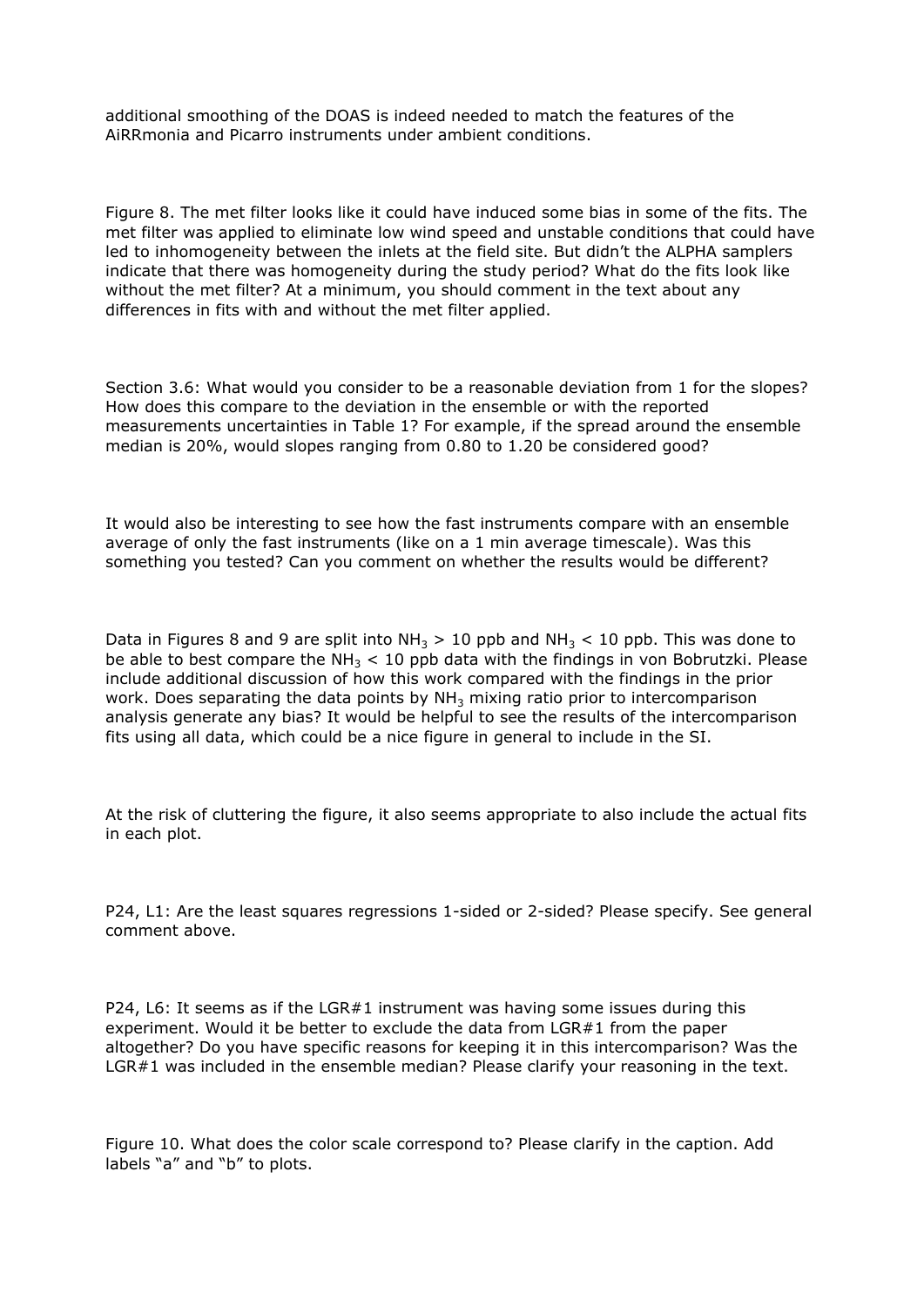P26, L15: What the was the temperature of the LGR#2 inlet? Was it high enough to thermally dissociate enough  $NH<sub>4</sub>NO<sub>3</sub>$  to impact the measurement? Gentle heating (<40 degC) might not have a huge impact on the measurement on the sampling timescale (e.g., Fig 4a in Huffman et al., 2009; https://doi.org/10.5194/acp-9-7161-2009).

Figure 11. Since the instruments compared in this figure all have relatively fast response times (1 minute or less), would it be more realistic to compare them on a 1-minute timescale?

Figure 12. Please clarify what height means in the caption. Does it have units? It would be helpful as a quick reference to include labels in the figure about what the different grouping are. You could easily add this by changing the outline colors to match a legend or a description in the caption?

P29, L11: Do you mean Figure S4?

Table 4: Fix table header to correspond with proper figures in the SI (S4 and S5). Add a footnote to highlight the relationship between Picarro#2 and OGS.

P34,L17: Based on lessons learned from this study, can you provide a recommendation for how often routine calibrations (zeros and spans) ought to be performed if one or more of these measurement techniques are used at a surface monitoring network site?

Section 4.3: Based on lessons learned in this study, can you provide additional recommendations about inlet setup? It is not surprising that instrument manufacturers do not specify a schedule for calibrating and servicing, as it is largely dependent on how, where, and under what conditions the instrument is utilized. Instead, there could be a list of indicators to watch for that could signal a user to perform routine maintenance. For example, a prior works (Pollack et al., 2019; Ellis et al, 2010) showed that increases in the response time to a step change in  $NH<sub>3</sub>$  from a calibration source was a good indicator of when the instrument inlet needed to be cleaned.

Figure 15. There are two panel b's in this figure.

Figure S1. There are inconsistencies in the labels used in the caption (a, i, 2, 3). The time resolutions in brackets are missing for some instruments in the figure. What do you mean by "raw" data in the timeseries? "Raw" typically implies uncalibrated data. Please clarify.